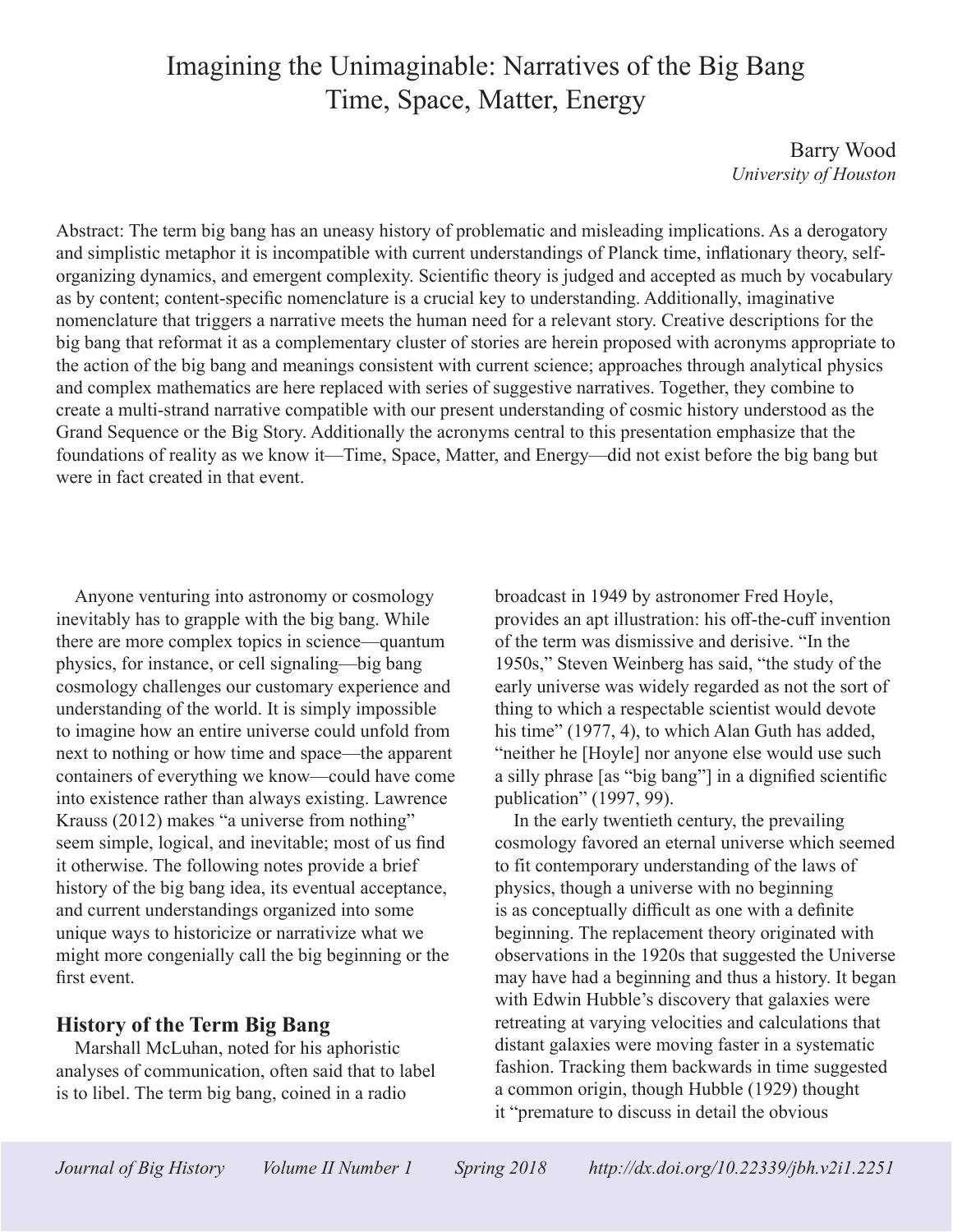consequences of the present results" (Bartusiak, 423-424). George Lemaitre (1931), however, felt no hesitation in putting forth the idea that the whole universe had been produced by the disintegration of a "primeval atom" (Bartusiak, 324). Arthur Eddington (1931) recognized the consistent and inescapable logic of an expanding universe with a distinct beginning in time, but resisted it: "Philosophically the notion of a beginning of the present order of Nature is repugnant to me. I should like to find a genuine loophole" (Bartusiak, 450). Preferring a steady-state, eternal Universe, Eddington argued that "the most satisfactory theory would be one which made the beginning not too unaesthetically abrupt. . . . There is no hurry for anything to begin to happen" (1932,56). This reticence continued for several decades. When George Gamow cautiously opened up his discussion of the creation of the universe, he avoided the term big bang, preferring instead to speak of "the great expansion" following an "originally homogenous primordial material" (1952, 4), implying a dramatic but quiet beginning. Even in his discussions of Hoyle's opposing concept of an eternal, steady-state universe, Gamow declined to dignify the big bang by even mentioning Hoyle's dismissive invention of the term. Resistance took many forms. Until his death in 2001, Hoyle maintained his opposition to the idea of a universe with a beginning despite the accumulating evidence in the latter half of the twentieth century.

Acceptance of this idea was delayed until the 1960s when evidence for the theory of the big bang began to accumulate. The first evidence arrived somewhat by accident in 1965. Two scientists working for Bell Laboratories in New Jersey were attempting to eliminate background noise in newly designed radio antennae. Arno Penzias and Robert Wilson were skilled technicians, not astrophysicists; thus, when they discovered that "noise" was arriving wherever they pointed their antennae, they decided consultation was in order. While the signal was exceedingly weak, its arrival from every point in the

universe added up to a colossal amount of energy. When scientists from Princeton looked over their telescope, rechecked every aspect of its design, and were unable to eliminate this persistent noise, they concluded they were hearing something that had been predicted—if the big bang had actually occurred: leftover radiation emanating from every part of the universe, red shifted beyond the visible spectrum.

By the early 1980s, following this telltale evidence of what is now called the cosmic background radiation (CBR), the libelous intent of the term big bang had virtually disappeared: Weinberg (1977) had outlined "the first three minutes" of the universe with impressive mathematical support, Joseph Silk had published *The Big Bang* (1980), and Alan Guth (1981) had introduced his clarifying theory of superinflation occurring during a few trillionths of the first second. Notably, all three provided descriptions and analyses that far surpassed the limited connotations of Hoyle's "big bang." Since then, the term has continued to gain traction through various analyses and retellings (Trefil 1983; Gribbin 1986; Smoot 1993; Singh 2004).

Even after the event of the big bang had become accepted by the scientific community, the term itself remained bothersome, implying the universe began with an explosion. In an e-mail to this writer (11 November 2011) astronomer Eric Chaisson of Harvard University noted that he refers to "the  $t =$ 0 event" while Steven Weinberg tends to speak of "primordial chaos." In the 1980s Carl Sagan initiated lunchtime discussions at Harvard to find a better name and even ran a contest in his class, but struck out, while Alan Guth and Joseph Silk use "big bang" without apology. In the 1990s, Timothy Ferris, then editor of *Sky and Telescope*, called the big bang "a misleading, ugly and trivializing name." Accordingly, he announced a renaming contest that drew 13,099 entries—few from cosmologists, many from punsters, creative humor abounding—with judges Carl Sagan, Hugh Downs, and Ferris himself. The results announced in the February 1994 issue found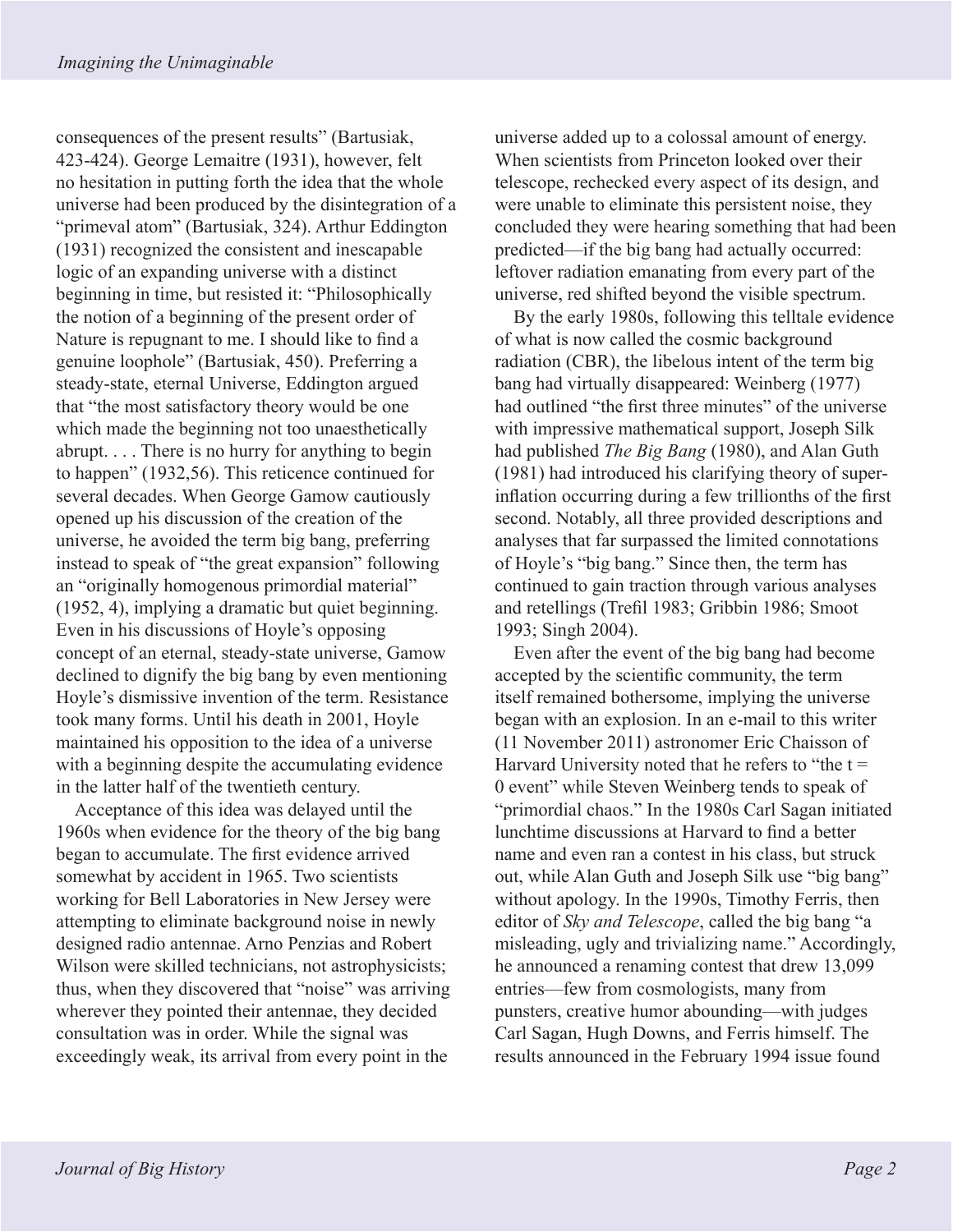none achieving what Sagan called the "felicity" of big bang. As Eric Chaisson has summarized the issue, Occam's razor seems to apply; big bang is simple, efficient, and dramatic or, as Simon Singh puts it, "short, punchy and memorable" (2004, 483).

The big bang metaphor, however, diminishes what quantum physics, mathematical reconstruction, and computer simulation indicate occurred at the inception of the universe, which is too easily visualized as a bursting balloon at a child's birthday party, or the detonation of a bomb. Supernova and kilonova explosions, recently observed in real time (Soderberg 2008; Cho 2017) continue to reinforce this version of events. Undoubtedly, explosion imagery is partly responsible for discomfort with and rejection of the entire idea. A communication challenge remains: undoing misconceptions inherent in the term and developing more accurate descriptions. The big bang is now understood as a complex event bracketed between timelessness and history, between nothingness and, eons later, an estimated 350 billion galaxies arranged in filaments across hundreds of millions of light years, a cosmology vast and unimaginable. Given the limiting features of all language, illustrative metaphors and narratives should harmonize with this new cosmology.

As humans situated within a limited spacetime matrix, we are naturally led to an idea of the big bang as occurring within Newtonian space and time. As such, the term implies an event in a material medium located in space at a point in time. Logically, however, there was no physical or temporal framework yet available; all attempts to locate this event require a space-time framework that unfolded later. Thus, in comparison with other uses of metaphor in astrophysics—white dwarfs, black holes, or dark energy—the big-bang metaphor distorts and evades the uniqueness of what we now believe happened.

A term such as big beginning (BB) is a close variant of big bang that entails fewer conceptual hazards but, while less problematic, it provides little more than an alternate name for a temporal (t) point: Chaisson's  $t = 0$  event. As an event with meaning for the present human situation, however, the big beginning must necessarily be imagined in narrative form, a first episode in what Chaisson (2006) calls the "epic of evolution," for narrative, as Donald Brown (1991) puts it, is a "human universal" such that young children and humans from every culture exhibit narrative understanding as a fundamental cognitive endowment. While early accounts of the big bang by Joseph Silk (1977) and Nigel Calder (1983) included elements of narrative, they also included minute dissections of the first microseconds into "eras" (Planck, Inflationary, Hadronic, Leptonic, and Decoupling), introducing a complex chronology mathematically precise but seemingly irrelevant and excessively detailed for anyone outside a very limited specialty. From the standpoint of quantum physics, such microscopic periodization may be mathematically precise and thus necessary, but ordinary learners, who make up more than 99% of the population, will prefer and in fact require some kind of meaningful narrative of how everything began, especially because "everything" includes their world, their possessions, their families and friends, and their own minds and bodies. Pure objectivity is a necessary ideal of scientific investigation and description, but relevance to self is the emotionally necessary foundation of interest and attention.

Assuming "big beginning" as a non-contentious synonym for big bang, the task of communication must be redefined: How can this incomprehensible event when time began, space unfolded, matter appeared, and energy bifurcated into various forces be formulated as imaginative narratives that will broaden and deepen its meaning and significance in harmony with discoveries over the past half century? How can we revision it in an interesting fashion, avoiding the complex physics which is best left for scientists, and capture the overall story? The following mini-narratives conveniently capture and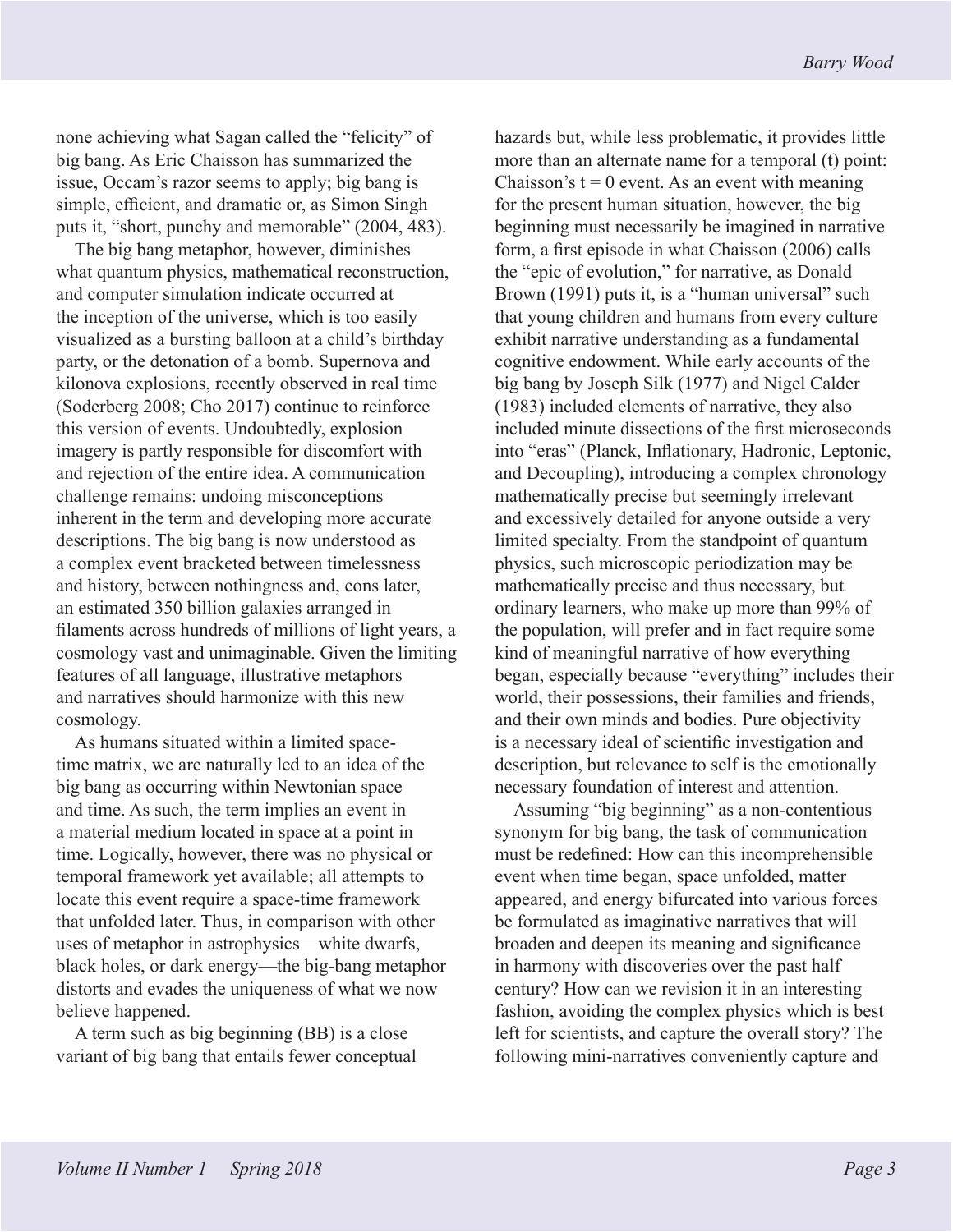summarize big-bang narratives this has writer has developed for a core-curriculum course that includes Cosmos, Earth, Life, Humanity, and Culture—a history of the universe formulated in a framework friendly to the humanities: Cosmic Narratives (Wood 2011; 2016). In literary terms, narratives can be as extended as Gustave Flaubert's three-hundred-page *Madame Bovary* or as brief as a simple declarative summary: "Romantic fantasies destroyed Emma Bovary." News anchors regularly introduce the news hour with a series of brief sentences that will be expanded to stories of several minutes later in the broadcast. Here we are looking for succinct summary narratives of the big bang that are capable of expansion into a detailed and comprehensive story. For interest, we have looked for stories that could be summarized in acronyms. Our current understanding of the big bang includes the creation, not simply of the Universe, but the underlying structures of reality—Time and Space, Matter, and Energy—which are necessary for our existence. To link the story of the big bang to these underlying structures, we have imaginatively used TIME, SPACE, MATTER and ENERGY as acronyms. This presentation should not be regarded as a conceptual change, new science, or alternative history but rather as imaginative ways of recasting science and history for a new view of the origin of things.

# **The Initial Moment of Emergence (TIME)**

Without change, there is no way to measure time. Our present understanding indicates that there was no change before the event of the big beginning and therefore no time; the big bang marks the beginning of change and time. An expanded version of the big beginning, The Initial Moment of Emergence (TIME), signifies the beginning of temporality as we know it along with the concept of emergence basic to cosmic history. TIME thus provides a useful summary that is pedagogically useful: once it is introduced it tends to stick. I find students adopting it in written work in place of the traditional term "big bang."

In thinking about the beginning of the universe (or the world), we tend to wonder when it occurred, "it" being a particular datable point on a vast linear time scale. As Dalrymple (1991), Gorst (2001), and Montgomery (2012) have documented, numerous Medieval scholars made attempts to provide a date for the beginning of the world based on a literal reading of genealogies in the Bible, the only ancient source that appeared to cover the entire history of the world. Such historical constructions derived from an ancient book (*biblios*) might be called bibliotemporality. The second-century theologian, Theophilus of Antioch, provided the first, but at least 125 dates were calculated over the centuries. Eventually Bishop James Ussher's date of 4004 BC published in *Annals of the World* (1649) won acceptance, largely because of his close association with the British monarchy and thus the Church of England; his dates were printed in the margins of the King James Bible well into the twentieth century. Bibliotemporality has now been superseded by radiometric dating which has reset the beginning of the world at 4.5 billion years ago. Moreover, observations of a systematically expanding universe, the predicted discovery of the cosmic background radiation (CBR), and recent detection of vast gravity waves in the CBR have established and verified a cosmology in which the beginning of the universe itself is placed 9.3 billion years earlier—13.8 billion years ago. Despite an inconsequential minority of dissenters, big-bang cosmology has won the day throughout the scientific community.

It must be admitted, however, that the big bang label is imaginatively and cognitively limited. It implies a massive explosion with flying debris in all directions. We are overloaded with explosions in movies, on the battlefield, and in increasing acts of terrorism, but explosions are destructive events whereas The Initial Moment of Emergence was a creative event; it provided the impetus for the formation of an immense collection of galaxies and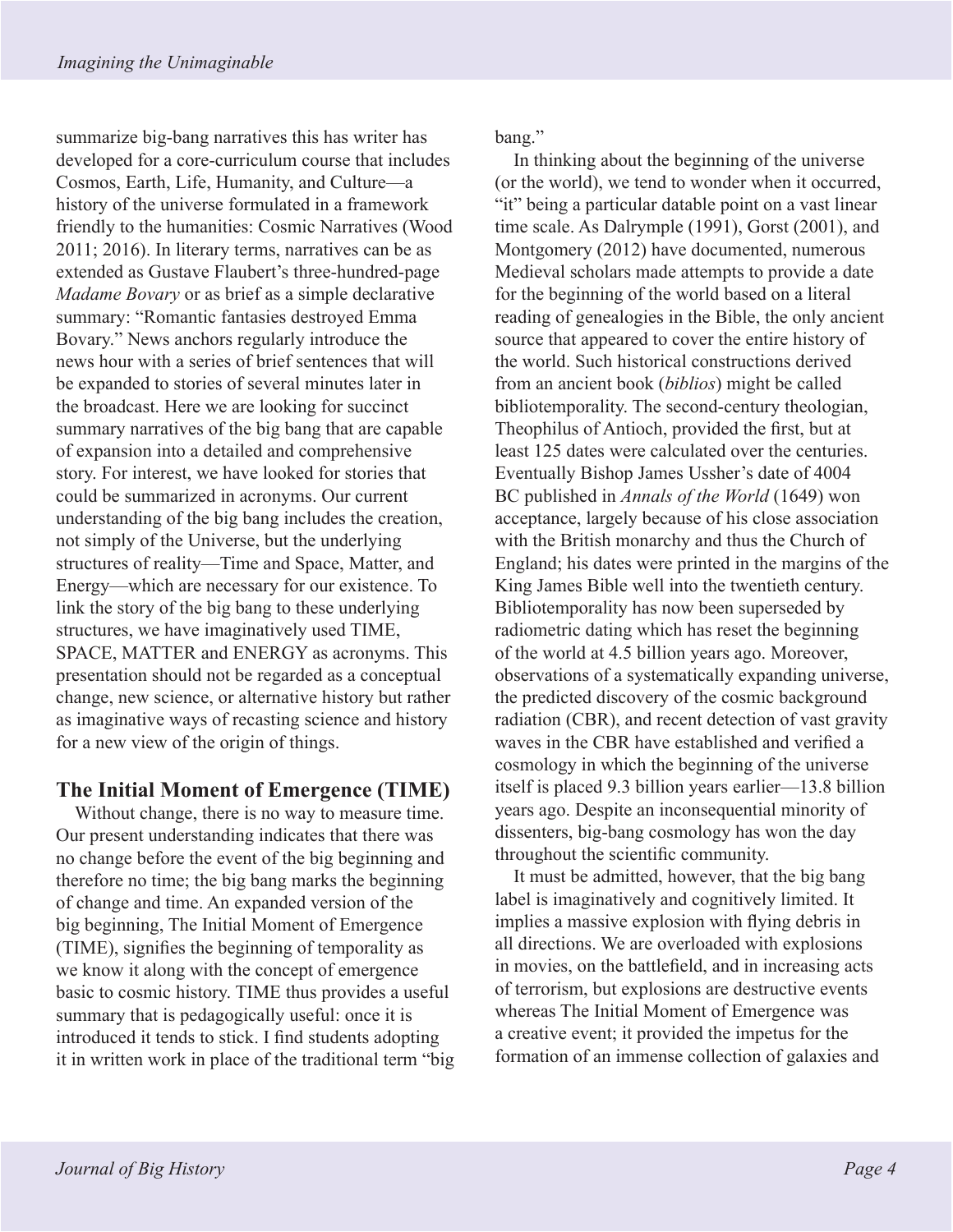planets that followed, and for the eventual rise of life that occurred on at least one planet billions of years later. In order to link the big beginning with the present universe, we need a narrative that unfolds its temporal stages (epochs, or eras). Additionally, we need essential punctuation pauses within the temporal narrative, for time, as Einstein theorized and science has since verified, is subject to velocity: hence the "atemporality" of light and other radiation recognized by Julius Thomas Fraser (1982) that preserves and delivers a record of all earlier times to the present. Other punctuation points include the "petrotemporality" of rocks and meteors that preserves past "times" of the 4.5-billion year history of Earth, and the "genotemporality" that records landmarks in the history of life within the human genome (Wood 2015b).

As a simple alternative for the big beginning, The Initial Moment of Emergence (TIME) provides a framework for such a narrative: it implies and confirms a basic assumption that an initializing event occurred at  $t = 0$ , before which no time existed, and follows this with a temporally organized process of emergence. All narratives begin with change occurring because of an initial disequilibrium, followed by a sequential ordering of events (Sacks1964; Bal 1985), a narrative pattern that gratifies a basic human need to understand causation (Abbott 2008, 41)—how and why things happened the way they did. TIME defines a change in time: emergence is a temporal process of "rising out" (Latin: *e-mergere*), a coming forth of something formerly hidden, and in fact is now seen as basic to modern cosmology—a process repeated through what Fred Spier (1996) calls the "domains" of cosmic, planetary, and human history. Mario Bunge (2003, 12) provides a succinct definition: "Wholes possess properties that their parts lack. Such global properties are said to be emergent." Emergence associated with new thresholds of complexity occurs throughout cosmic history; a 13.8-billion-year sequence of emergences is traceable through particulate, stellar, chemical, biological, anthropological, and cultural development, thus casting all of cosmic history as evolutionary—a series of emergences associated with new layers of tiered complexity.

Emergence as the narrative thread of evolutionary and human history has been recognized over several decades by Norman Berrill (1955), Alan Broms (1961), John Pfeiffer (1969, 1977), Charles Maisels (1990), and Steven Johnson (2001); additionally, Mark Bedau and Paul Humphreys (2008) have gathered perspectives from more than twenty philosophers and scientists. Emergence is thus one of the most intensively studied aspects of cosmic history, perhaps because it is quietly recognized as a replacement for the millennia-old mythology of supernatural design as the organizing principle of the material Universe. Emergence describes the appearance of four forces from a single undifferentiated energy and the subsequent emergence of quarks that make up the various particles of elemental matter. Emergence captures the appearance of new properties in each of the elements fused from hydrogen in stellar furnaces, supernova, and kilonova explosions. At the chemical level, emergence describes the appearance of new properties when elements are combined to create millions of familiar compounds and, later, the achievement of reproductive capacity when complex arrangements of chemical molecules form living cells. Laboratory scientists seem reticent to dwell on these rather astonishing results of emergence, perhaps apprehensive that theology or mysticism may make inroads into science. But we should note that emergence even at the level of the material world is a mysterious process; in fact, the astonishing capacity for creativity in the material world has periodically given rise to connotations of spirituality, as in the work of Edmund Sinnott (1955), Pierre Teilhard de Chardin (1959), and Ursula Goodenough (1998). However, emergence remains a neutrally safe concept implying an appearance of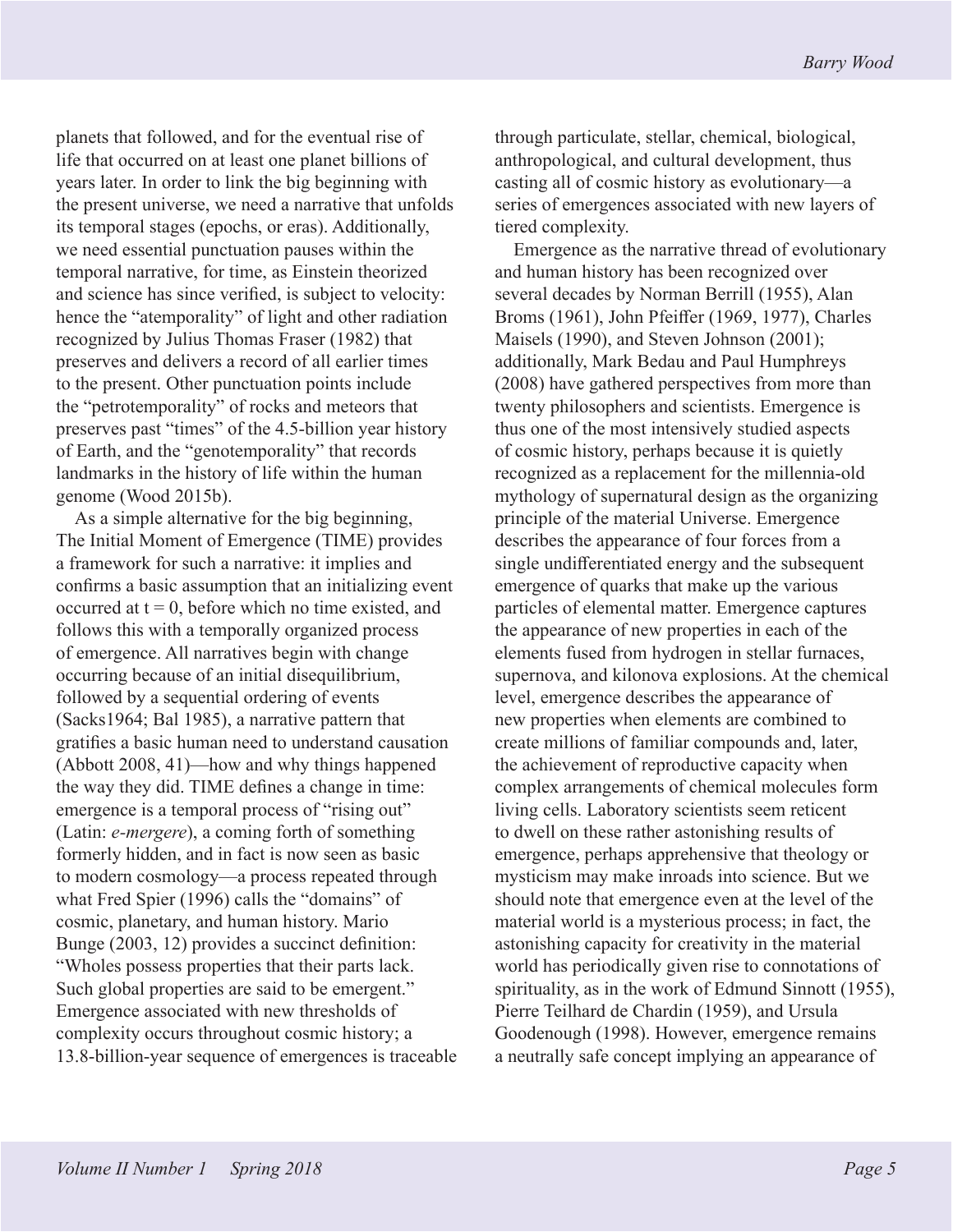innovation and complexity without prior causation. Emergence is also central to human organization as we witness the innovation and creativity emerging from social and cultural complexity and remarkable social applications emerging from the mechanical complexity of computers and the Internet. The Initial Moment of Emergence gives birth to Time, the thread upon which all subsequent emergences and complexities are strung in the Grand Sequence of cosmic history.

## **Single Point Achieving Cosmic Extension (SPACE)**

Two spatial descriptions of the big beginning emphasize cosmic history as narrative: Single Point Achieving Cosmic Extension, and Singularity Potential Activating Cosmic Expansion (SPACE). Both add additional plot strands in the unfolding narrative following TIME. The former, focusing on the word "achieving," emphasizes a final spatial result; the latter, utilizing the word "activating," links tidily with the "initial moment" of TIME. Both introduce connotations at the boundaries of imagination, but explanation makes them cognitively accessible. "Achieving" and "activating" imply change in time and thus distinctive narratives. According to our present understanding, no spatial extension existed before TIME. "Single point" and "cosmic extension" provide a dramatic contrast between an infinitesimal, metaphorical "space" at  $t = 0$  and the nearly infinite expanse of real space eventually achieved; the visible universe now measures 26 billion light years in diameter, though its full extent is much greater. "Singularity potential" and "cosmic expansion" focus attention on a different aspect of origins and effects. Activation began at a point, though not a point "in" space understood as a container of things and events; rather, this event occurred at all points or, conversely, all points began as one point prior to the unfolding of space. Indirectly, the notion of "one point prior to the unfolding of space" sets aside the imaginative

difficulties that virtually everyone puzzles over: How big is space? Where does it end? What lies beyond the end of space? All such questions are unanswerable because they are framed within a Newtonian space which did not yet exist. The creation of space by expansion renders old questions obsolete and makes tenable the logic of "a universe from nothing" described by Lawrence Krauss (2012). The initial point from which all points in space emerged, understood as devoid of physical dimension or position, is termed a singularity, although it encompasses the capacity for infinite multiplicity. An additional emphasis of this acronym is the introduction of expansion as now understood, and its corollary, inflation, part of big-bang theory ever since Guth (1981) proposed it and now apparently verified by polarization within the CBR. SPACE describes the initial event in terms of extension—not the expansion of matter "into" space but as the expansion of space itself between galaxies and galactic clusters, a recognition that requires the theory of dark energy to account for observations otherwise unexplainable. The value of SPACE is its incorporation of concepts on the leading edge of our present scientific understanding.

# **Matrix Acting Toward Titanic Exothermic Radiation (MATTER)**

With the introduction of a third acronym, we begin to sense the depths of creativity implied in the big beginning as we now understand it. Matrix Acting Toward Titanic Exothermic Radiation (MATTER) carries a rich set of narrative connotations. Archaically, matrix refers to the womb, a meaning tracing to the Latin *mater* (mother) and numerous cognates in Indo-European languages. Additionally, matrix provides a context where properties yet to emerge are implicit, folded in (*im-plicatus*) until they become explicit, or unfolded. In modern usage, a matrix encloses while ultimately imparting an emergent form or shape that develops and evolves with unwrapping (*de-volupere*) or turning outwards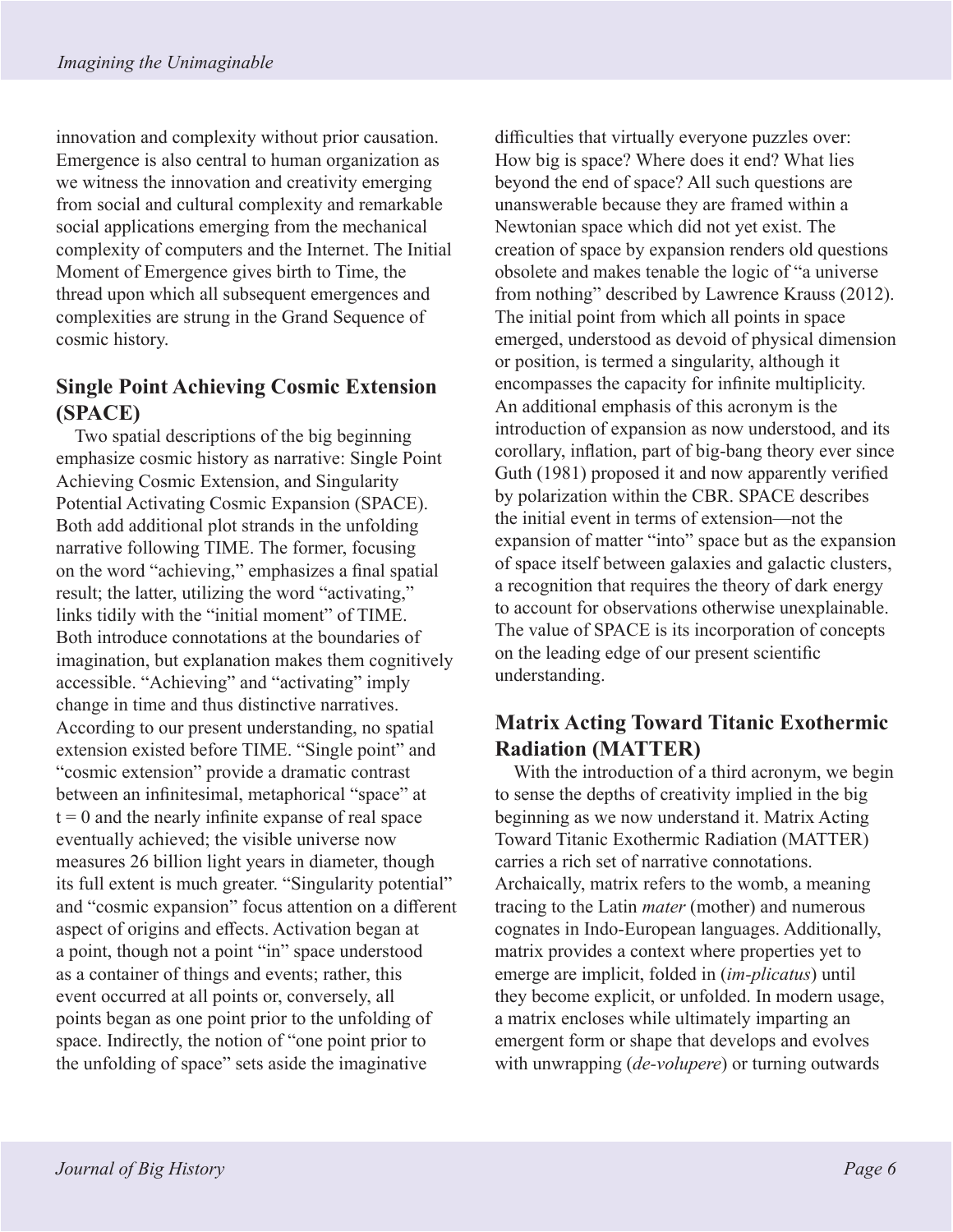(*e-volvere*). The result is a titanic rush of energy, heat, and radiation akin to the torrential rain of a typhoon. Titanic derives from the Titans of Greek mythology, a race of giants who, among other cosmic disruptions, raised Chronos (time) and Typhon (storms) to rule the Universe—analogous perhaps to contrasting forces of order and entropy.

The radiation component of MATTER actually precedes matter as we know it, referring to a limited period following the big beginning of approximately 300 to 400 thousand years when the initial undifferentiated plasma was so dense, entangled, and constrained that radiation could not escape, thus rendering it invisible today. This constraint is explained by quantum physics: energy is packaged as discreet quanta, which for a few hundred thousand years were packed too densely to escape. But energy as discrete quanta underlies many features of the universe scientists have now discovered: the exchangeability of matter and energy, the regular succession of atomic mass in the chemical elements, consistent spectrographic signatures for elements and compounds, and measurable isotopic decay utilized in radiometric dating. "Exothermic radiation" describes the torrential outpouring of heat attending the earliest minutes following the event describe as TIME and SPACE. As a possible alternative for titanic, torrential is equally connotative since its Latinate meaning is scorching or boiling (*torrens*).

While MATTER refers to this limited era when the material universe emerged, the unspoken connotations of the acronym suggest a far broader narrative encompassing the entire material universe as we know it today that has descended and evolved from the exothermic radiation from the initial event.

### **Entropic Nexus Emitting Radiation, Galaxies, and You (ENERGY)**

A fourth narrative for the big beginning may be summarized as Entropic Nexus Emitting Radiation, Galaxies, and You (ENERGY), a formulation that carries the narrative far beyond radiation, the

final chapter implied by the R of MATTER. In its inclusion of both entropy and you, this phrasing defines divergent cosmic trends: the paradox of a universe tending toward both disorder in its initial dispersal of energy and localized order and pattern described as "sensitive chaos" by Theodor Schwenk (1965). Subsequently, order has been explored in tandem with complexity emerging from multilevel self-organizing dynamics formulated by Erich Jantsch (1980), Ilya Prigogine (1984), Stuart Kauffman (1995), and Philip Ball (1999). At one extreme, the second law of thermodynamics governs a dissipating universe where accelerating expansion seems to foreshadow an irrecoverable scattering of matter and energy at some distant point, perhaps 100 billion years in the future. The earliest sign of an entropic universe was detected when the Cosmic Background Explorer (COBE) recorded the cosmic background radiation (CBR)—a nearly uniform mist of pure radiation later measured by the Wilkinson Microwave Anisotropy Probe (WMAP) at less than three degrees above absolute zero with variations across the entire universe of no more than a few thousandths of a degree. If we had no knowledge of subsequent cosmic history with the CBR as our only clue, we might conclude that the vast creative energy of an expanding universe had been utterly lost to the implacable power of entropy within 400,000 years after TIME.

The first observational proof of order emerging within a larger entropic context appeared when telescopes were focused on middle distances a billion or two light years after TIME. Here miniscule variations in temperature corresponding to equally miniscule variations in density in the CBR were recognized as forerunners of galaxies and chains of clustered galaxies spread like jeweled filaments across vast regions of space. Utilizing the enormous power of the Hubble Telescope combined with microlensing, we have extended our view back in time more than 13 billion light years, discovering billions of stars clustered in fledgling galaxies within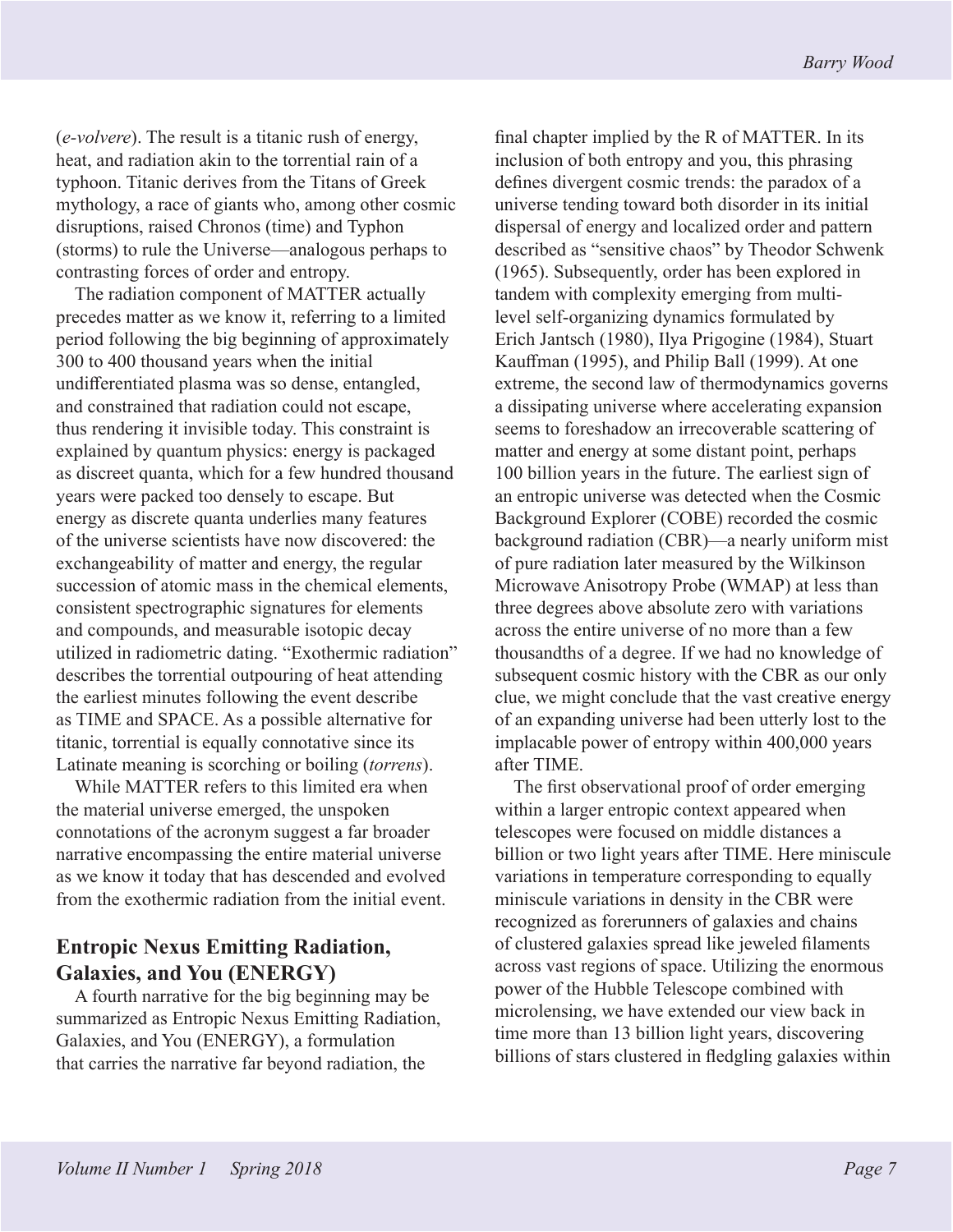half a billion years after the big beginning. Our own Milky Way and most other galaxies appear to have formed early in the history of the universe, 10 to 13 billion years ago. Since then they have continued to draw in matter from their own region with larger galaxies occasionally swallowing smaller ones that venture too close. In general, though, galaxies are the longest-persisting entities in the universe, except for atoms. Their longevity makes them the most significant entity emerging from the original cloud of elemental dust to their status as host for our own existence. Galactic organization is minimal limited to the fine balance between the momentum of orbiting stars, an enormous amount of invisible dark matter, and the universal force of gravity that keeps hundreds of billions to a trillion stars together. The energy of momentum and the force of gravity working together maintain the order of galaxies as continuous with and emerging from the original nexus of matter-and-energy.

While many of the earliest galaxies were globular with little evident order beyond clustering, the most evolved galaxies have attained the visible symmetry of a vast flattened disc. As non-entropic concentrations of matter and energy, galaxies play host to stellar nurseries and billions of stars. The organization and structure of galaxies is relevant once we consider the range and variety of stars they engender. A galaxy provides a variety of stellar environments, from the frantic chaos of inner regions to the quieter realms of far flung galactic arms. In the inner regions stars orbit the galactic center at enormous speeds; their orbits are random, with interference and collisions more likely. In the outer regions of the large disc-shaped galaxies, stars run in roughly parallel paths, thus providing undisturbed stability that may last for billions of years. Stellar nurseries are evident through most galaxies but those of importance for higher levels organization occur in the central to outer regions of galaxies where the new stars that emerge have time and space to evolve more complex kinds of order.

The mathematics of stellar evolution is complex (Harpaz 1994; McWilliam 2004) but the story is simple (Gribbin 2000; Chown 2001), and it is a story that leads to humans and other life that may inhabit the universe as its final chapter. Any star significantly larger than the sun is subject to an enormous gravitational load; increasing density and rising temperature at its core turn it into a cosmic furnace that cooks the most basic element, hydrogen, into the next twenty-five. These and a score of others above iron on the Periodic Table are created and scattered through space during violent supernovas, and our most recent observations suggest that the upper forty or so, including gold, platinum, and uranium are fused in collisions of neutron stars (Cho 2017; Bloom 2017); these are perhaps a thousand times more violent and thus are known as kilonovas (*kilo*: thousand). The array of ninety-two sequentially constructed elements found in supernovae and kilonovae debris signals the emergence of complex chemical order from apparent chaos. Subsequently, within select regions near second-, third-, or fourthgeneration stars, an additional reversal of entropy occurs—a counter tendency where higher elements provide material for new compounds, with some acting as catalysts in the creative complexity of the rest. Left-over debris from star formation accretes to form a variety of planets, some rocky that become pockets of stability where, in at least one instance, matter and constant energy flow gave rise to progressive forms of emergent complexity: life self-replicating entities populating every ecological niche of the planet. In time, the fundamental sensitivity of such entities led to millions of species, aggregate communities, culture, thought, and imagination. ENERGY captures this force of counterentropy in its description of an "entropic nexus emitting radiation, galaxies, and you."

The inclusion of You shifts the emphasis of TIME, SPACE and MATTER in a radically new direction, which is unapologetically subjective; indeed, anthropocentric. More than half a century ago, the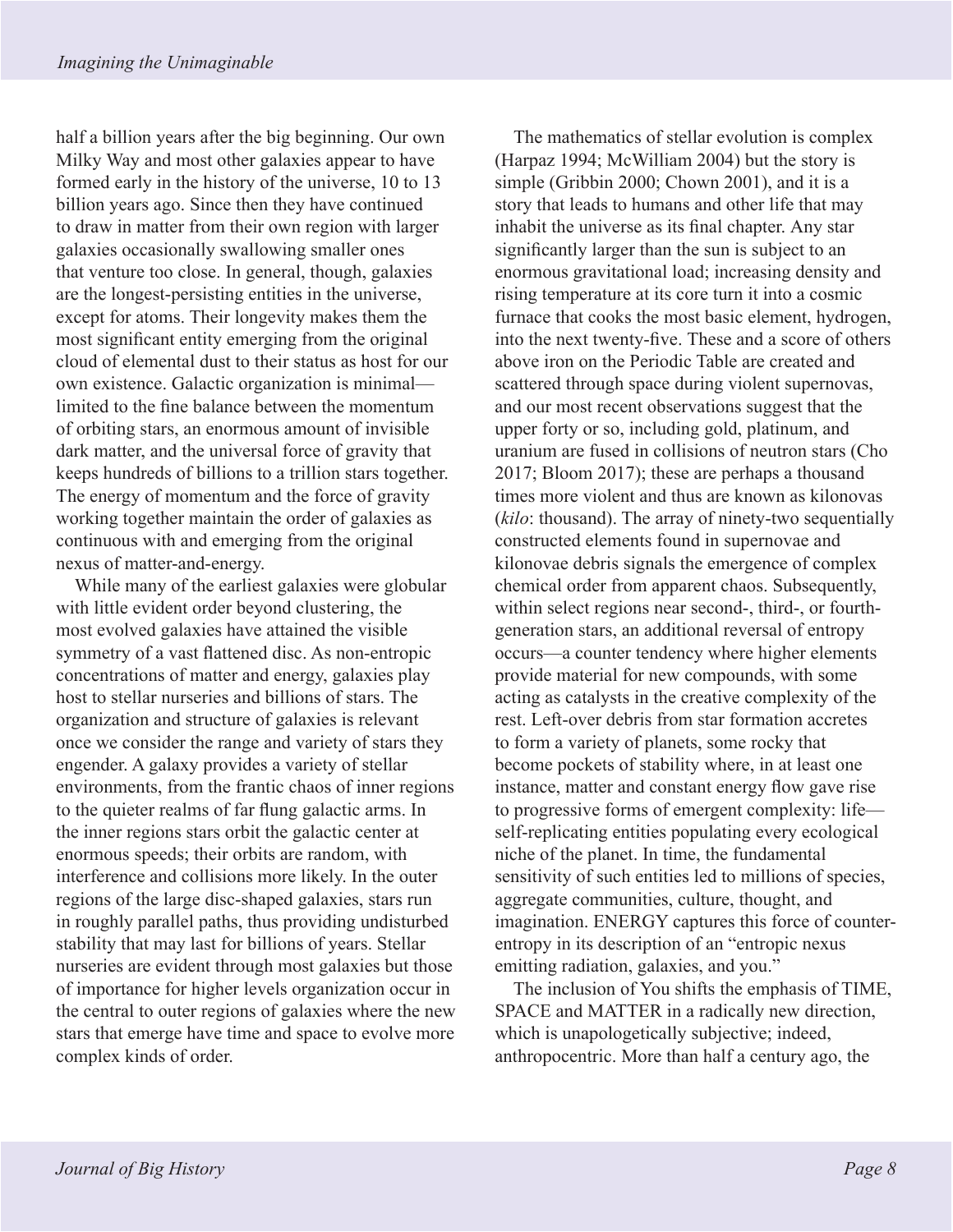Canadian microbiologist Norman Berrill wrote a book called *You and the Universe* (1958). Published a year after the now-famous paper, "Synthesis of the Elements in the Stars" (Burbidge et al 1957), Berrill's presentation made clear for the first time that cosmic history unfolds as a continuous narrative from stardust (hydrogen, carbon, nitrogen, and oxygen, etc.) to the complex cells of which we humans are made. The universe displays multitudinous histories and entities, some of which— brown dwarfs, trilobites, dinosaurs, Neanderthals—have ended with extinction, but life has bifurcated into 300 million separate species, ninety-nine percent of which are now extinct. The three million alive today represent no more than one percent of all that have ever lived—though this number is still too great for any biologist to understand. But Berrill was interested in the specific pathway that provides a cosmic genealogy for humanity. Subsequent writers— Preston Cloud (1978), Joel Primack (2006), Cynthia Stokes Brown (2007), Brian Swimme (2011), and John Hands (2017)—have restated his theme with varying creative emphases. Tyler Volk (2017) has introduced the term "combogenesis" to describe the new foundation for a creative beginning that occurs with each successive emergence—"from quarks to culture"—that he calls the "grand sequence." An interesting narrative innovation has the Universe telling its own story (Darling 1989), the first of a trend towards an autobiographical history of life on Earth (Ridley 2000; Dawkins 2004); here cosmic evolution is cast in a framework of biological memoir. We live within what Brian Swimme called "the universe story" (1992) and Gianluca Bocchi termed "the narrative universe" (2002).

As synthesizers of scientific ideas, some contemporary writers have sought to make advanced science of our time accessible for the non-scientific reader by providing narrative bridges between the "two cultures" (Snow 1960), the sciences and the humanities (Wood 2013). Carl Sagan (1980) achieved early visibility and brought cosmology out of the

shadows; Neil de Grasse Tyson (2004) has achieved similar success. Jennifer Morgan (2002, 2003, 2006) has created a beautifully illustrated, three-volume version of the universe story for children. Expanding on the idea of "cosmic education" outlined by Mario Montessori (1976),Michael and D'Neil Duffy (2014) have articulated five "great stories" for the elementary classroom. A sequence of "big story narratives" (Wood, 2015a) for elementary and middle school children provides an alternate methodology. The presentation of the big beginning as a narrative of energy transformation that links its earliest events with our present human situation is perhaps the most potent way for cosmic history to achieve meaning and significance outside the specialized domains of science.

The appeal of reformatting the big beginning as TIME, SPACE, MATTER and ENERGY is both practical and pedagogical, an exercise in imaginative story making. Big History teachers who are not scientists tend to slide past the big bang, which is only fully understood by science specialists. Historians treat the history of civilization at length. Biologists emphasize evolution; geologists focus on the forces of plate tectonics and orogeny. But the big bang should not remain out of reach, an arcane arena of quantum physics. Properly understood, it is seen as laying down the foundation for everything that follows. College and university teachers bear responsibility for communicating the most advanced concepts from the sciences in terms not only comprehensible but also meaningful for the next generation. An analysis of the first microseconds into a series of fleeting "eras" registers the analytic power of advanced mathematics and quantum physics, but it loses traction for students whose primary interest lies in the humanities—or even for students in other branches of science. Given the fundamental allure of a meaningful story, the big beginning requires narrative connectivity with Earth, life, and the human situation. Above all, it needs imaginative presentation.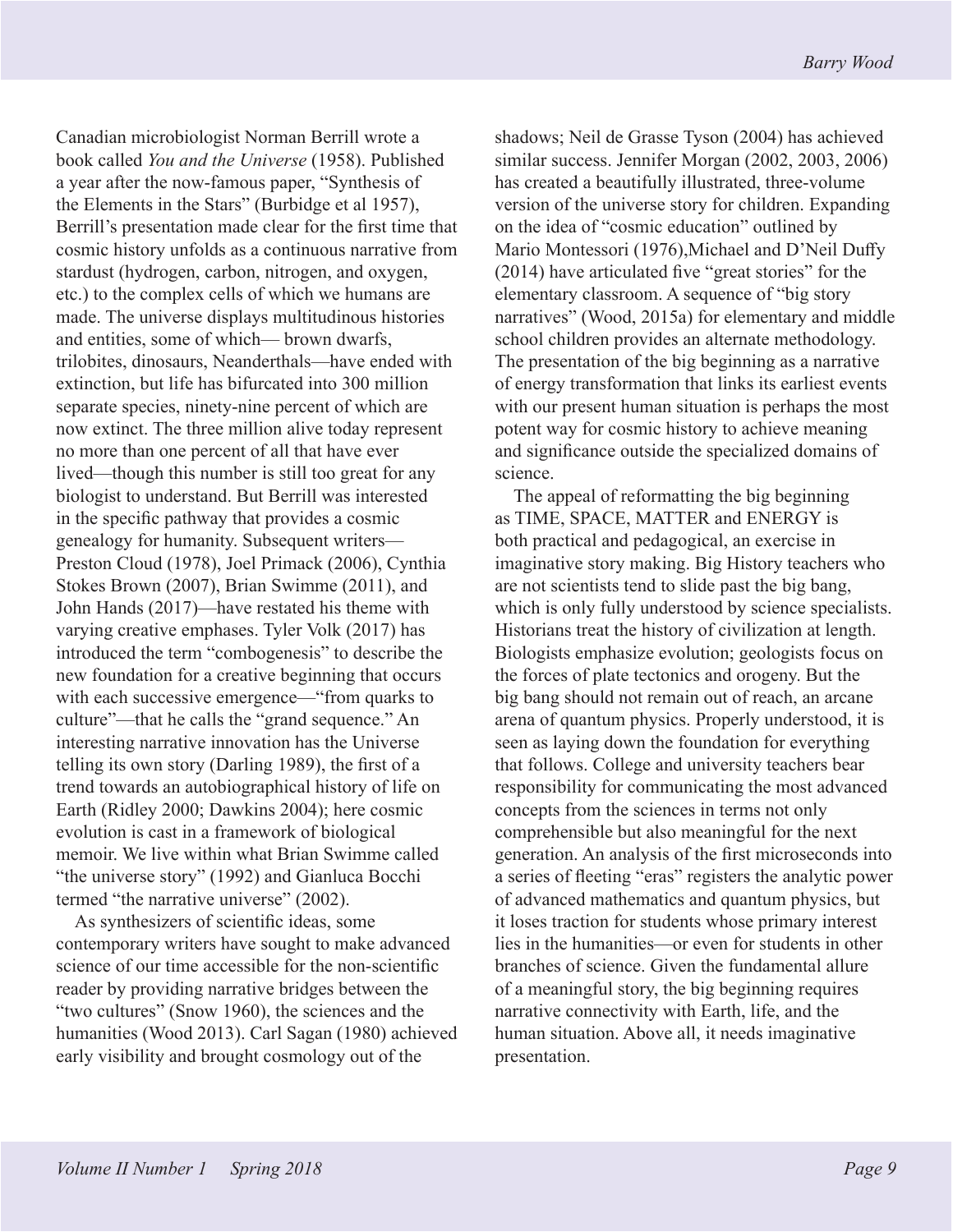The goal of the International Big History Association (IBHA) is to unify scientific knowledge in a grand framework defined as an "attempt to understand, in a unified, interdisciplinary way, the history of Cosmos, Earth, Life, and Humanity" (Christian 2011, 20). Norman Berrill (1958) and Preston Cloud (1978) produced impressive cosmic histories, though too early to include the opening big-bang chapter; more recent studies by David Christian (2004), Cynthia Stokes Brown (2007), Brian Swimme (2013), and Walter Alvarez (2017)—all prominent big historians—necessarily include it, though, as the title of this article implies, thinking about the big bang is always a matter of imagining the unimaginable. Tyler Volk (2017) has made the big-bang pre-atomic story of quarks as understandable as it may ever become for the non-scientist. Our series of narratives summarized as TIME, SPACE, MATTER, and ENERGY are not intended as scientific contributions but rather accessible literary versions of the big beginning an opening chapter and an evolutionary story that Darwin never dreamed of. At the same time, these acronyms double as the fundamental realities upon which the Grand Sequence of cosmic history has been written. Edward O. Wilson (1998) captured this sequence in the phrase "epic of evolution"; Eric Chaisson (2006) developed it into a narrative of seven ages; Cheryl Genet (2009) has assembled the conference proceedings of more than thirty scholars exploring "the evolutionary epic." Narrative as a fundamental method for presenting cosmology has earned a unique place straddling the sciences and humanities. This expansion of the human past—from history to big history—was first defended by David Christian (1991); it has gained acceptance in the new millennium, not only with the 2010 formation of IBHA but also affiliates in Europe and Asia. In the inaugural volume from the Santa Fe Institute dedicated to complexity science, David Krakauer et al (2017) have undertaken a sweeping examination of big-history theoretical foundations with essays from

a wide range of scientists and social scientists. The Big History emphasis on the narrative continuity of cosmic history links every later development in the universe to the big beginning. The unity of space and time as worked out by Albert Einstein has gradually gained clarity. The interchangeability of matter and energy is less obvious; we tend to regard rocks, trees, insects, and people as made of different "stuff." Yet the material and movement of our bodies—every molecule of brain and bone, every heartbeat, every thought flickering across the cortex—derives from the history of the universe, tracing back through numerous energy transformations to exfoliating radiation when everything began.

New descriptions for the big bang or the big beginning, with its most recent emergent identified as you, emphasize the significance of humanity as the most complex product of the 13.8-billion-year history of the Universe. We may soon detect signs of life in nearby exoplanets, but confirmation that it has achieved complexity equal or greater than ours will require technological sophistication and communication that may lie decades or centuries in the future. For now, the miniscule 200-thousand-year history of *Homo sapiens* remains the final chapter in the narrative. In this light, it is appropriate to explore and reinvent our presentation of the big bang in order to set aside lingering misconceptions, explore its multiple story lines, and bring into focus the profound importance of this event as the departure point for a scientifically-based narrative leading to our own recent emergence.

#### **References**

Abbott, H. Porter (2008): *The Cambridge Introduction to Narrative*. Second Edition. Cambridge. University Press.

Alvarez, Walter (2017): *A Most Improbable Journey: A Big History of Our Planet and Ourselves*. New York: W. W. Norton.

Bal, Mieke (1985): *Narratology: Introduction to the Theory of Narrative*. Toronto: University of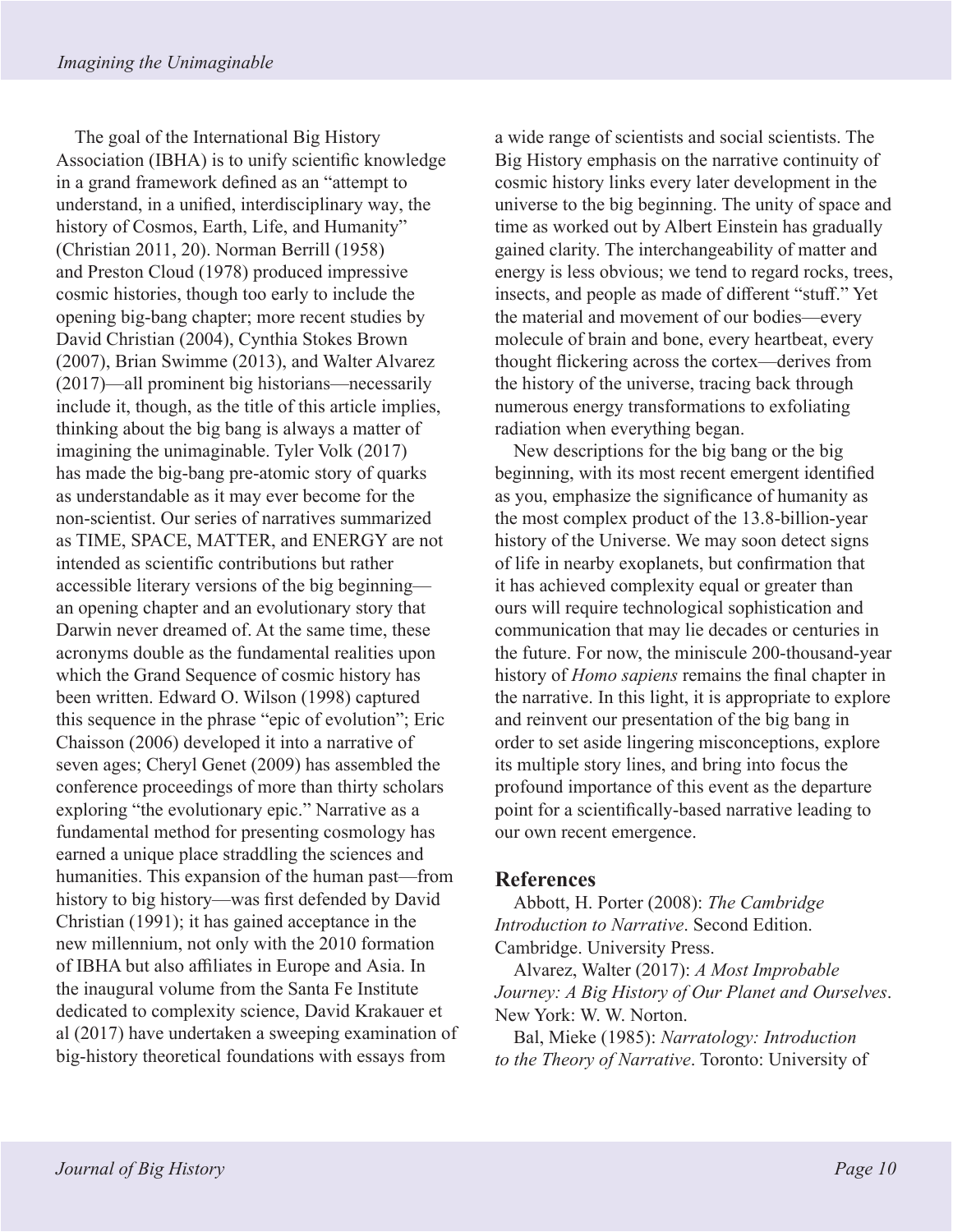Toronto Press.

Ball, Philip (1999): *The Self-Made Tapestry: Pattern Formation in Nature*. New York: Oxford University Press.

Bartusiak, Marcia, ed. (2004): *Archives of the Universe: A Treasury of Astronomy's Historic Works of Discovery*. New York: Pantheon Books.

Bedau, Mark A. and Paul Humphreys, eds. (2008): *Emergence: Contemporary Readings in Philosophy and Science*. Cambridge, Massachusetts: MIT Press.

Berrill, Norman J. (1955): *Man's Emerging Mind*. New York: Dodd, Mead & Company.

Berrill, Norman J. (1958): *You and the Universe*. New York: Dodd, Mead & Company.

Bloom, Joshua S. and Steinn Sigurdsson (2017): "A Cosmic Multimessenger Gold Rush." *Science* 358, 20 October, 301-302.

Bocchi, Gianluca and Mauro Ceruti (2002): *The Narrative Universe*. Trans. Luca Pelligrini, and Alfonso Montuori. Cresshill, New Jersey: Hampton Press.

Broms, Allan (1963): *Our Emerging Universe*. New York: Muller.

Brown, Donald (1991): *Human Universals*. New York: McGraw Hill.

Brown, Cynthia Stokes (2007): *Big History: From the Big Bang to the Present*. New York: The New Press.

Bunge, Mario (2003): *Emergency and Convergence: Qualitative Novelty and the Unity of Knowledge*. Toronto: University of Toronto Press.

Burbidge, Eleanor M. et al (1957): "Synthesis of the Elements in the Stars," *Physical Review* 20, No. 4, pp. 547-650.

Calder, Nigel (1983): *Timescale: An Atlas of the Fourth Dimension*. New York: Viking Press.

Chaisson, Eric (2006): *Epic of Evolution: Seven Ages of the Cosmos*. New York: Columbia University Press.

Cho, Adrian (2017): "A Spacetime Tremor and a Celestial Light Show." *Science* 358, 20 October, 282- 283.

Chown, Marcus (2001): *The Magic Furnace: The Search for the Origin of Atoms*. New York: Oxford University Press.

Christian, David (1991): "The Case for 'Big History'." *The Journal of World History* 2, No. 2, pp. 223-238.

Christian, David (2004): *Maps of Time: An Introduction to Big History*. Berkeley: University of California Press.

Christian, David (2011): "The Evolution of Big History." *A Big History Perspective*. Eds. L. E. Grinin, A. V. Korotayev, B. H. Rodrigue. Volgograd: 'Uchitel'. pp. 20-25.

Cloud, Preston (1978): *Cosmos, Earth and Man: A Short History of the Universe*. New Haven: Yale University Press.

Dalrymple, G. Brent (1991): *The Age of the Earth*. Stanford: Stanford University Press.

Darling, David (1989): *Deep Time: The Journey of a Single Sub-atomic Particle from the Moment of Creation to the Death of the Universe—and Beyond*. New York: Bantam.

Dawkins, Richard (2004): *The Ancestor's Tale: A Pilgrimage to the Dawn of Evolution*. New York: Houghton Mifflin.

Duffy, Michael and D'Neil Duffy (2014): *Children of the Universe: Cosmic Education in the Montessori Elementary Classroom*. New York: Montessori Services.

Eddington, Arthur (1931): "The End of the World: From the Standpoint of Mathematical Physics," *Nature* 127, pp. 447-453.

Eddington, Arthur (1932): *The Expanding Universe*. Cambridge: Cambridge University Press.

Fraser, Julius Thomas (1982): *The Genesis and Evolution of Time*. Amherst: University of Massachusetts Press.

Gamow, George (1952): *The Creation of the Universe*. New York: Viking Press.

Genet, Cheryl et al (2009) (Eds): *The Evolutionary Epic: Science's Story and Humanity's Response*. Santa Margarita, California: Collins Foundation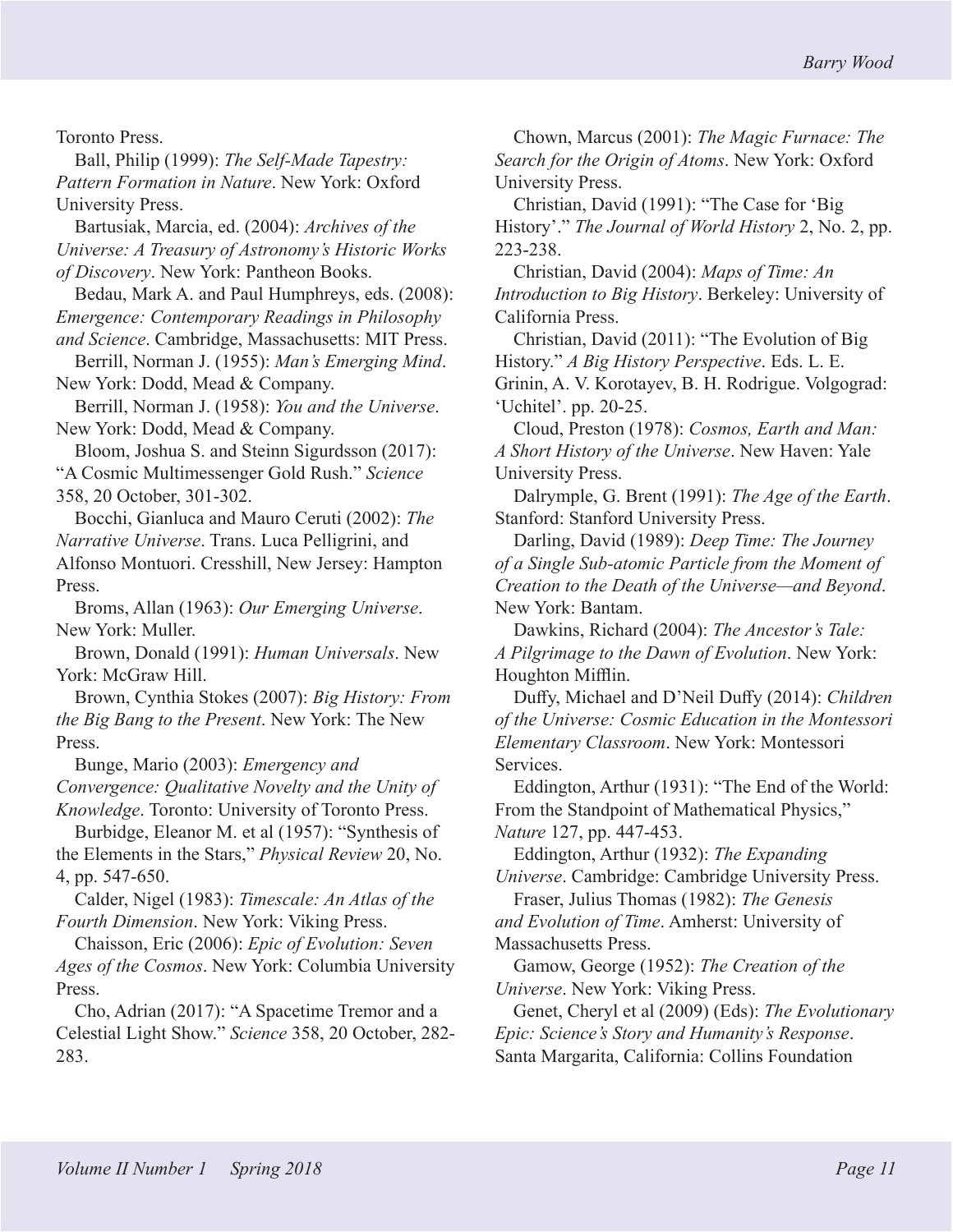Press.

Goodenough, Ursula (1998): *The Sacred Depths of Nature*. New York: Oxford University Press.

Gorst, Martin (2001): *Measuring Eternity: The Search for the Beginning of Time*. New York: Broadway Books.

Gribbin, John (1986): *In Search of the Big Bang: Quantum Physics and Cosmology*. New York: Bantam.

Gribbin, John (2000): *Stardust: Supernovae and Life—the Cosmic Connection*. New Haven: Yale University Press.

Guth, Alan H. (1981): "*The Inflationary Universe*: A Possible Solution to the Horizon and Flatness Problems," *Physical Review* D 23, pp. 347-356.

Guth, Alan H. (1997): The Inflationary Universe: *The Quest for a New Theory of Cosmic Origins*. Reading, MA: Addison-Wesley.

Hands, John (2017): *CosmoSapiens: Human Evolution from the Origin of the Universe*. New York: Overlook Duckworth.

Harpaz, Amos (1994): *Stellar Evolution*. Wellesley, Massachusetts: A. K. Peters.

Hubble, Edwin (1929): "A Relation between Distance and Radial Velocity among Extra Galactic Nebulae," *Proceedings of the National Academy of Sciences*, 15. In Bartusiak, pp. 421-424.

Jantsch, Erich (1980): *The Self-Organizing Universe: Scientific and Human Implications of the Emerging Paradigm of Evolution*. New York: Pergamon Press.

Johnson, Steven (2001): *Emergence: The Connected Lives of Ants, Brains, Cities, and Software*. New York: Simon and Schuster.

Kauffman, Stuart (1995): *At Home in the Universe: The Search for the Laws of Self-organization and Complexity*. New York: Oxford University Press.

Krakauer, David, et al, eds. (2017). *History, Big History & Metahistory*. Santa Fe: SFI Press.

Krauss, Lawrence M. (2012): *A Universe from Nothing: Why There is Something rather than Nothing*. New York: Free Press.

Lemaitre, Georges (1931): "The Beginnings of the World from the Point of View of Quantum Theory," *Nature* 128. In Bartusiak, pp. 323-324.

Maisels, Charles K. (1990): *The Emergence of Civilization: From Hunting and Gathering to Agriculture, Cities, and the State in the Near East*. London: Routledge.

McWilliam, Andrew et al, eds. (2004): *Origin and Evolution of the Elements*. Cambridge: Cambridge University Press.

Montessori, Mario (1976): *Cosmic Education*. Amsterdam: Association Montessori Internationale. Montgomery, David R. (2012): *The Rocks Don't* 

*Lie*. New York: W. W. Norton.

Morgan, Jennifer (2002): *Born with a Bang: The Universe Tells Our Cosmic Story*. Nevada City, California: Dawn Publications.

Morgan, Jennifer (2003): *From Lava to Life: The Universe Tells Our Earth Story*. Nevada City, California: Dawn Publications.

Morgan, Jennifer (2006): *Mammals Who Morph: The Universe Tells the Evolution Story*. Nevada City, California: Dawn Publications.

Pfeiffer, John E. (1969): *The Emergence of Man*. New York: Harper and Row.

Pfeiffer, John E. (1977): *The Emergence of Society: A Prehistory of the Establishment*. New York: McGraw Hill.

Prigogine, Ilya, et al (1984): *Order out of Chaos: Man's New Dialogue with Nature*. New York: Bantam.

Primack, Joel R. and Nancy Ellen Abrams (2006): *The View from the Center of the Universe: Discovering Our Extraordinary Place in the Cosmos*. New York: Riverhead Books.

Sacks, Sheldon (1964): *Fiction and the Shape of Belief: A Study of Henry Fielding, with Glances at Swift, Johnson and Richardson*. Berkeley: University of California Press.

Sagan, Carl (1980): Cosmos. New York: Random House.